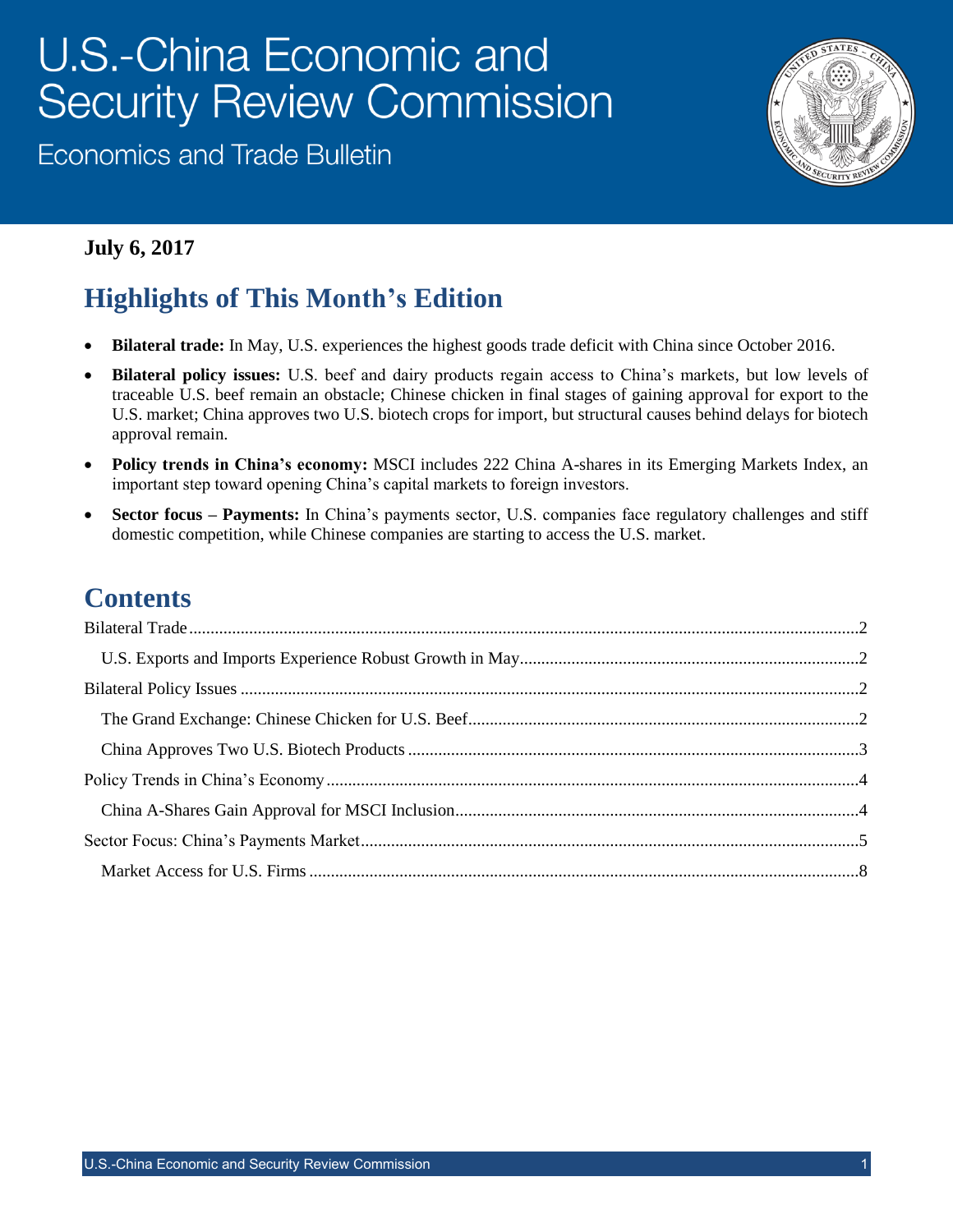### <span id="page-1-0"></span>**Bilateral Trade**

### <span id="page-1-1"></span>**U.S. Exports and Imports Experience Robust Growth in May**

In May 2017, U.S. goods trade deficit with China rose 8.9 percent year-on-year to reach \$31.6 billion, a 14.4 percent increase over April (see Figure 1).<sup>1</sup> This is the highest bilateral goods trade deficit since October 2016. This month, U.S. exports to China increased 19.7 percent year-on-year to reach \$10.2 billion.<sup>2</sup> Passenger cars and pharmaceutical preparations largely contributed to this increase in exports. <sup>3</sup> U.S. imports from China rose 11.4 percent year-on-year to \$41.8 billion due to imports of computers and computer accessories.<sup>4</sup> Year-to-date, U.S. deficit totaled \$138 billion, an increase of 5.2 percent over the same period last year.

#### **Figure 1: Year-on-Year Change in U.S. Exports, Imports, and the Trade Deficit with China, January 2016– May 2017**



<span id="page-1-2"></span>*Source:* U.S. Census Bureau, *Trade in Goods with China*, July 6, 2017. *https://www.census.gov/foreign-trade/balance/c5700.html.*

## **Bilateral Policy Issues**

#### <span id="page-1-3"></span>**The Grand Exchange: Chinese Chicken for U.S. Beef**

China and the United States checked off the first two items from the initial joint U.S.-China 100-day action plan launched in May by President Trump and Chinese President and General Secretary of the Chinese Communist Party Xi Jinping—ahead of schedule, addressing two longstanding market access issues: beef and chicken.<sup>5</sup> On June 12, 2017, China and the United States finalized technical standards for U.S. beef exports to China, lifting a 13-year ban on U.S. beef to China. <sup>6</sup> China, the world's second-largest importer of beef, will now permit imports of U.S. bonein and boneless beef for livestock under 30 months that can be traceable to a U.S. birth farm or first place of residence or port of entry.<sup>7</sup> This agreement largely built off an earlier agreement reached in September 2016 and represents an early trade win for the Trump Administration.<sup>8</sup> However, only 15 percent of U.S. producers participate in the voluntary beef traceability system, which limits gains for U.S. exporters hoping to reach the Chinese market.<sup>9</sup>

The Chinese Certification and Accreditation Administration and the U.S. Food and Drug Administration signed a Memorandum of Understanding on June 15, 2017, to allow U.S. dairy and infant formula certified by the U.S. Department of Agriculture's (USDA) Agricultural Marketing Service to be exported to China.<sup>10</sup> U.S. producers partially lost market access in May 2014 after China implemented new food safety regulations that resulted in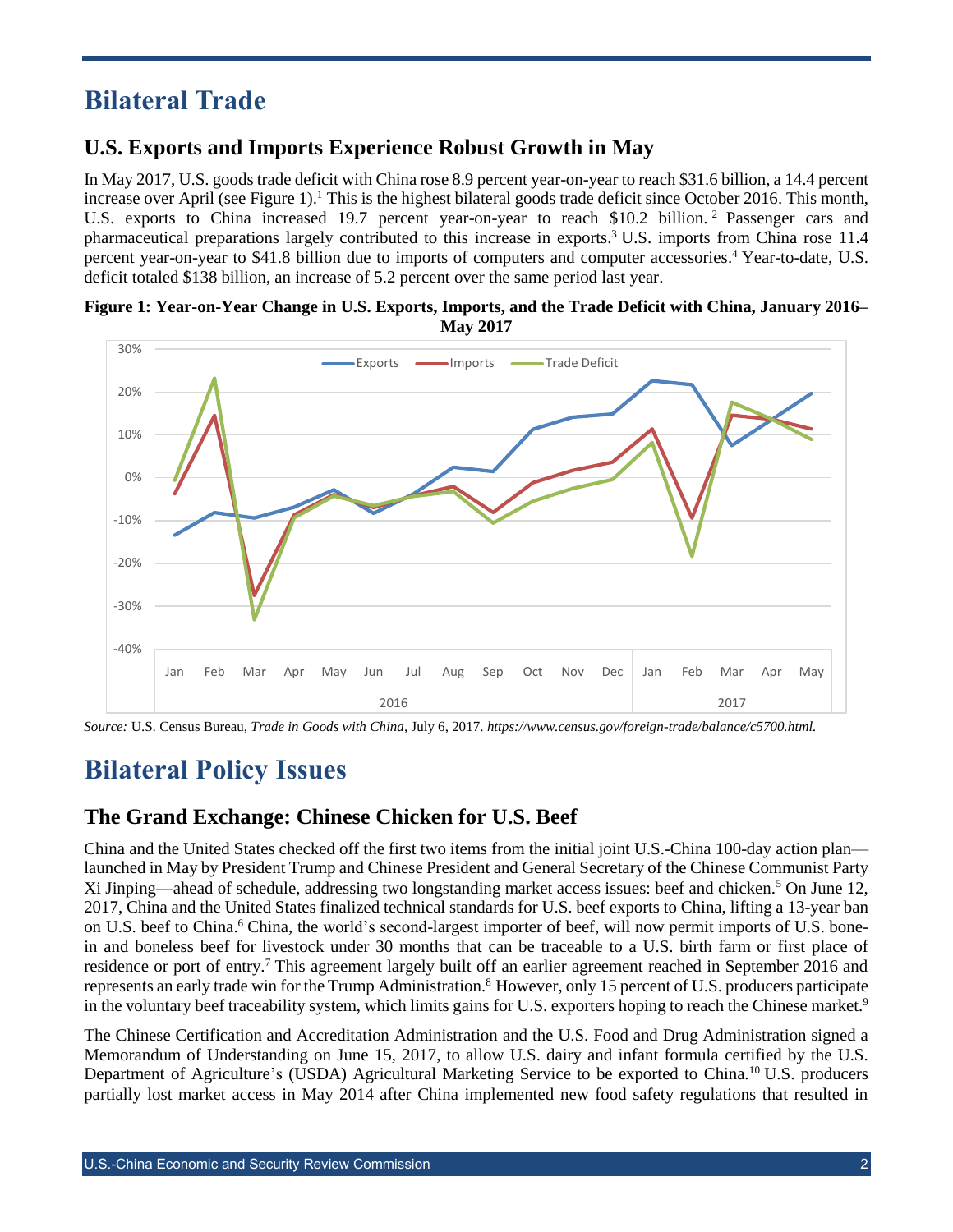delayed importer registration and certification.<sup>11</sup> This new agreement is expected to accelerate registration and certification, reopening the market for U.S. producers.<sup>12</sup>

China has long sought to expand Chinese poultry access to the United States but faced significant consumer and congressional concerns over China's susceptibility to outbreaks of avian flu and its poor food safety record.\* The USDA's Food Safety and Inspection Service (FSIS) has separated its review of China's poultry food safety system equivalency with the United States into processing poultry and slaughtering poultry. Since 2013, the FSIS has permitted Chinese processing of chicken raised and slaughtered in either Canada or the United States to be exported to the United States.<sup>13</sup> In March 2016, the FSIS for the first time determined China's poultry slaughter inspection system to be equivalent to the United States'.<sup>14</sup> With this satisfactory audit, on June 16, 2017, the FSIS proposed a regulatory amendment adding China to the list of countries eligible to export poultry products from birds slaughtered in China.<sup>15</sup> The amendment will be open for public comment until August 15, after which the FSIS will make a final determination.<sup>16</sup>

#### <span id="page-2-0"></span>**China Approves Two U.S. Biotech Products**

As part of the U.S.-China 100-day action plan, China approved two genetically modified (GM) strains of soybeans and corn developed by Monsanto and Dow Chemical, respectively, for import into its market.<sup>17</sup> The two strains were part of eight agricultural biotech products China agreed to review as part of the 100-day action plan. A request from China's National Biosafety Committee to Dow for more information on a separate GM soybean strain indicates China may continue to move forward with reviewing the remaining biotech strains.<sup>18</sup>

U.S. biotech products have faced considerable delays in receiving reviews from Chinese safety inspectors. Unlike most countries, China waits for other countries to finish their approval process for biotech products before beginning its own.<sup>19</sup> This can delay the process of approving biotech crops by several years—safety applications for some of the eight crops China agreed to review in May were first submitted in 2011 and more than a dozen other countries have already approved them for import.<sup>20</sup> Complicating the situation, China's National Biosafety Committee which reviews biotech safety applications—meets infrequently, sometimes once or less per year.<sup>21</sup> For crops like soybeans and corn, this slow process can delay distribution of crops worldwide, as producers will wait to begin production until they are confident their product will be allowed in China, a major market for U.S. agriculture.† China's slow approval process can also affect U.S. exports of non-GM crops. China has rejected more than a million tons of U.S. non-GM corn after detecting evidence of an unapproved biotech strain in a U.S. corn shipment.<sup>22</sup>

While China's decision to grant Dow and Monsanto safety certifications was welcomed by U.S. agricultural firms, it does not appear to address the underlying cause of delays for biotech products.<sup>23</sup> Under the 100-day action plan, China pledged to review a few U.S. biotech crops but did not commit to speeding up the review process by initiating certification simultaneously with other countries.<sup>24</sup> Barring a change in Chinese policy, future U.S. biotech crops may face similar delays in receiving safety certification from Chinese authorities. The Office of the U.S. Trade Representative (USTR) has repeatedly pressed China to quicken its review process by running contemporaneously with other countries, but so far has received no commitment from China to do so.<sup>25</sup>

The Chinese public views GM foods with suspicion. A 2010 *China Daily* online poll of 50,000 Chinese consumers found that 84 percent of respondents would not use GM food due to safety concerns.<sup>26</sup> Recently the Chinese government started to take steps to dispel misconceptions about GM food. In May, China's central government announced it would begin a social media campaign to provide basic information about GM products and partner with Chinese universities to conduct a poll on Chinese attitudes regarding GM food.<sup>27</sup> Given Chinese public distrust

<sup>\*</sup> For more information on Chinese product safety and its persistent challenges, see Matt Snyder and Bart Carfagno, "Chinese Product Safety: A Persistent Challenge to U.S. Regulators and Importers," *U.S.-China Economic and Security Review Commission*, March 23, 2017. *<https://www.uscc.gov/sites/default/files/Research/Chinese%20Product%20Safety.pdf>*.

<sup>†</sup> China is currently the largest destination for U.S. agricultural exports and the largest importer of soybeans worldwide. In 2016, China accounted for 15.8 percent of all U.S. agricultural exports (\$21.4 billion out of \$134.7 billion total). Behind China were Canada (15.1 percent of U.S. agricultural exports), Mexico (13.2 percent), the EU (11.5 percent), and Japan (11 percent). Brian Spegele, "China Greenlights Imports of Two New GMO Products," *Wall Street Journal*, June 14, 2017. *[https://www.wsj.com/articles/china-greenlights](https://www.wsj.com/articles/china-greenlights-imports-of-two-new-gmo-products-1497444846?mg=prod/accounts-wsj.United)[imports-of-two-new-gmo-products-1497444846?mg=prod/accounts-wsj.](https://www.wsj.com/articles/china-greenlights-imports-of-two-new-gmo-products-1497444846?mg=prod/accounts-wsj.United)* U.S. Department of Agriculture, *Global Agricultural Trade System*. *https://apps.fas.usda.gov/gats/.*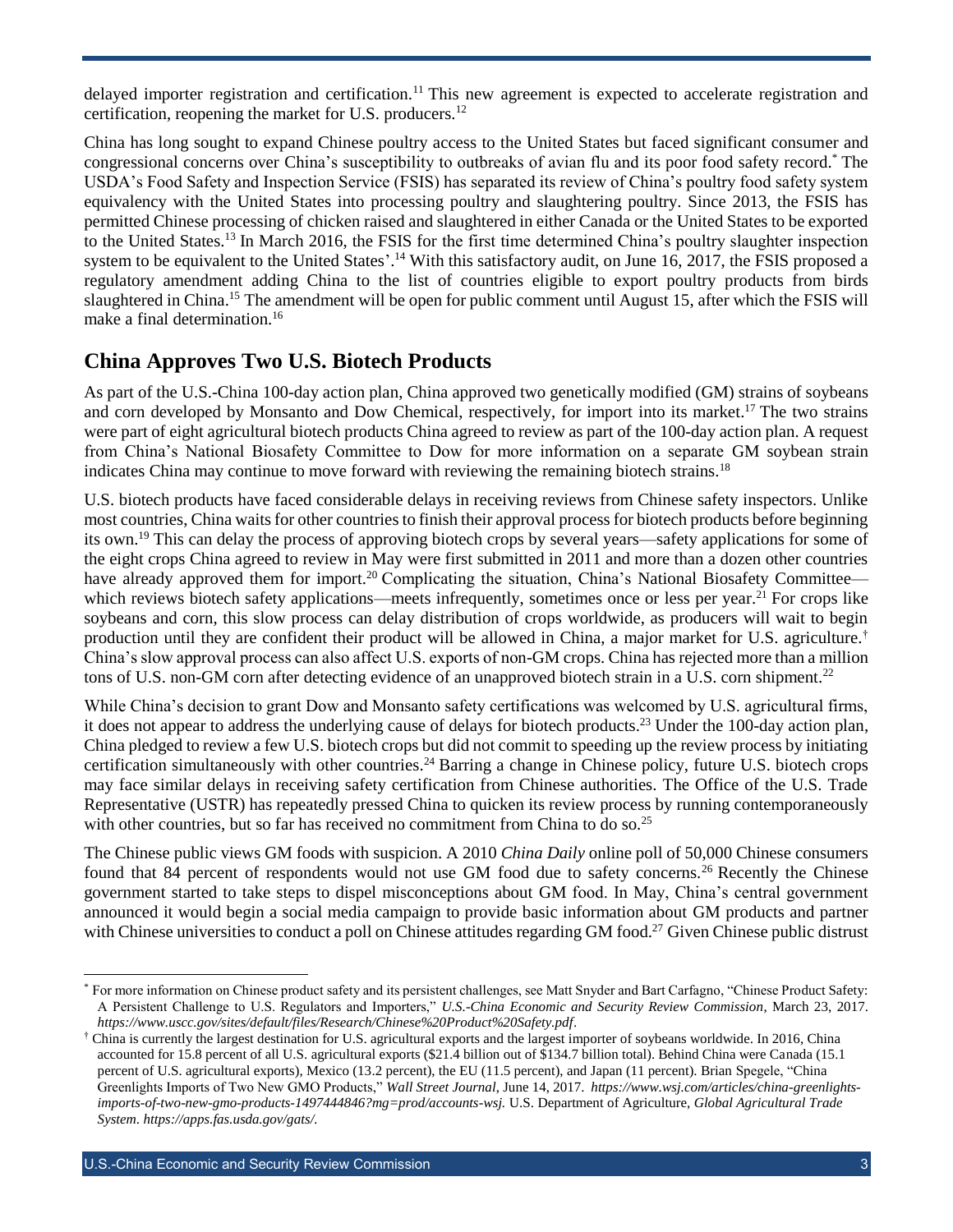of the government's ability to manage food safety, Chinese consumers may remain wary of GM food.\* These new efforts to improve the image of GM food in China may be motivated by the purchase of one of the world's largest agriculture biotech companies, Syngenta, by state-owned China National Chemical Corp for \$43 billion (the deal was approved by U.S., EU, and Chinese regulators in April 2017).<sup>28</sup> Foreign agriculture firms like Dow and Monsanto, which have not been able to access China's market due to stringent regulations, fear China's acquisition of Syngenta will further limit their market opportunities, with Syngenta's GM products receiving exclusive regulatory approval from Beijing.<sup>29</sup>

Public distrust of GM food has likely led the Chinese government to restrict the import and production of biotech crops. To date, the Chinese government has approved imported GM food only for animal consumption or processing into other products such as oil, and the only GM food that can be grown domestically for consumption is a strain of virus-resistant papaya.<sup>30</sup>

### <span id="page-3-0"></span>**Policy Trends in China's Economy**

### <span id="page-3-1"></span>**China A-Shares Gain Approval for MSCI Inclusion**

On June 21, 2017, MSCI, the world's largest index provider, announced it will include 222<sup>†</sup> China A-shares<sup>‡</sup> in its Emerging Markets Index effective June 2018.<sup>31</sup> MSCI has previously decided against including Chinese shares for three years in a row, despite intense lobbying by the Chinese government.<sup>32</sup> Beijing assigns great symbolic value to MSCI inclusion, which it believes will enhance the credibility of China's financial sector and facilitate more investments from international institutional investors.<sup>33</sup>

MSCI, Chinese regulators, and global investors had been in discussions since 2014 about adding renminbi (RMB) denominated shares to the Emerging Markets Index. In June 2016, MSCI decided against including China A-shares, saying significant improvements were needed in the areas of corporate governance and investor access.<sup>§ 34</sup> In March 2017, MSCI took a step toward China's inclusion, relaxing its investment criteria by reducing the number of proposed China stocks included in the decision from the full A-shares market (448 stocks) to the 169 stocks accessible to foreign investors through China's Hong Kong stock connects. The selection was later increased by 53 stocks to include those listed in Hong Kong.<sup>35</sup>

In its June 2017 decision, MSCI cited the introduction of stock connects between Hong Kong and exchanges in Shanghai and Shenzhen, as well as a decline in the number of suspended A-shares in China, as factors for inclusion. However, MSCI remains wary of the number of suspended shares in China and Beijing's continued restrictions for foreign investors, including limits on creating new index-linked investment vehicles. In a press release about the inclusion, MSCI stated it "is very hopeful that the momentum of positive change witnessed in China over the past years will continue to accelerate."<sup>36</sup>

Of the 222 companies included in the index, 69 percent are state-owned enterprises (SOEs), according to research by JP Smith of Ecstrat, an investment consultancy.<sup>37</sup> According to Mr. Smith, this may expose investors to a

l Several Chinese food safety scandals have heightened anxiety among Chinese consumers. In 2008, melamine contamination of infant milk powder killed six Chinese babies and sent more than 50,000 to the emergency room. In 2013, Guangdong's provincial government revealed that 45 percent of tested local rice contained dangerous levels of cadmium. Christina Larson, "Can the Chinese Government Get its People to Like G.M.O.s," *New Yorker*, August 31, 2015. *[http://www.newyorker.com/tech/elements/can-the-chinese-government-get-its-people-to](http://www.newyorker.com/tech/elements/can-the-chinese-government-get-its-people-to-like-g-m-o-s)[like-g-m-o-s](http://www.newyorker.com/tech/elements/can-the-chinese-government-get-its-people-to-like-g-m-o-s)*; Shuping Niu, "China Pushes Public to Accept GMO as Syngenta Takeover Nears," Bloomberg, May 21, 2017. *https://www.bloomberg.com/news/articles/2017-05-22/china-pushes-public-to-accept-gmo-as-syngenta-takeover-nears.*

<sup>†</sup> Of the 222 firms included in MSCI's decision, 50 are finance firms and 44 industrial firms. Dion Rabouin and Michelle Price, "China Shares Get MSCI Nod in Landmark Moment for Beijing," Reuters, June 21, 2017. *[http://www.reuters.com/article/us-msci-indexes](http://www.reuters.com/article/us-msci-indexes-idUSKBN19B325)[idUSKBN19B325](http://www.reuters.com/article/us-msci-indexes-idUSKBN19B325)*.

<sup>‡</sup> A-shares are the shares of companies incorporated in China and denominated in renminbi. A-shares are currently open to foreign investment only through China's Renminbi Qualified Foreign Institutional Investor program and the Shanghai-Hong Kong Stock Connect and Shenzhen-Hong Kong Stock Connect Programs. B-shares, the other class of shares offered in China, are quoted in foreign currencies and open to both domestic and foreign investors. ETF Securities, "China, Happening Now." *[https://www.etfsecurities.com/institutional/no/en](https://www.etfsecurities.com/institutional/no/en-gb/china-a-shares)[gb/china-a-shares](https://www.etfsecurities.com/institutional/no/en-gb/china-a-shares)*.

<sup>§</sup> For more on MSCI's June 2016 decision, see U.S.-China Economic and Security Review Commission, *Economics and Trade Bulletin*, July 6, 2016, 5–6. *<https://www.uscc.gov/sites/default/files/Research/July%202016%20Trade%20Bulletin.pdf>*.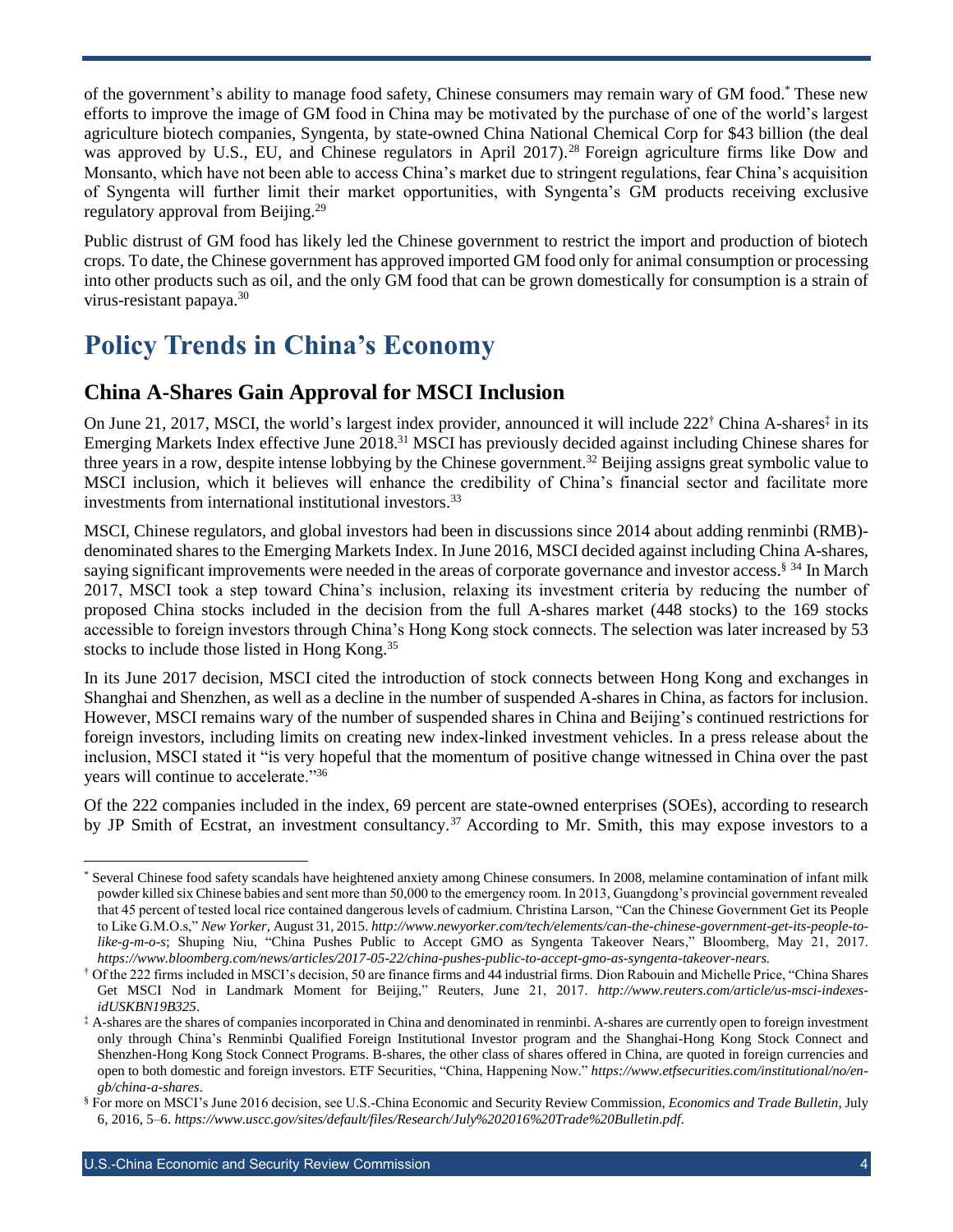"minefield" of governance challenges because Chinese SOEs operate "in an environment in which there are no hard budget constraints and which is replete with moral hazard."<sup>38</sup> Alan Brett, head of corporate governance research at MSCI, expressed similar reservations, nothing that in Chinese SOEs, "key decisions are not being made by the board. It all comes down to the [Communist] party." <sup>39</sup>

Even before China's A-shares were included, Hong Kong and U.S.-traded shares of Chinese companies gave China the largest weighting in the Emerging Markets Index (nearly 30 percent). <sup>40</sup> That level will remain largely unchanged by the inclusion of China's A-shares; in total, the new Chinese stocks will represent around 0.73 percent of the weight of the MSCI index, and will be introduced in a two-step process in May and August 2018.<sup>41</sup> The Chinese Ashares will initially be weighted at only 5 percent of their total market capitalization, and thus are expected to have little impact on the index's performance in the short term.<sup>42</sup>

The index could be expanded to include China's full A-shares market and total capitalization if Chinese regulators continue to reduce market barriers for foreign investors.<sup>43</sup> A range of factors will need to be met before MSCI expands inclusion to more Chinese shares, however, including continued improvements in accessibility for foreign investors, removing or significantly increasing daily trading limits, and additional efforts to curb trading suspensions. 44

Kevin Anderson, senior managing director of the investment management firm State Street Global Advisors, emphasized the importance of the decision for China, saying its inclusion "will create additional flow of capital and potentially a new segment of institutional investors in the China market."<sup>45</sup> According to MSCI executives, the decision will initially lead approximately \$17 billion to \$18 billion of global assets to flow into Chinese stocks, and could eventually attract more than \$340 billion of foreign capital if China achieves full inclusion in the index. 46

### <span id="page-4-0"></span>**Sector Focus: China's Payments Market**

Over the last six years, Chinese consumers have quickly shifted from making payments with cash to cards and digital alternatives.<sup>47</sup> In 2010, 61 percent of China's retail consumption was transacted in cash; that share fell to an estimated 37 percent in 2016, according to data from financial research firm Kapronasia (see Figure 2).<sup>48</sup> In 2016, 43 percent of consumer retail spending in China was card based, up from 35 percent in 2010.<sup>49</sup> Most dramatically, digital (Internet and mobile) payments accounted for 20 percent of retail transaction volumes in 2016, up from 3 percent in 2010.<sup>50</sup> The rapid uptake and use of bank cards and digital payments is due in large part to China's ecommerce boom, with Chinese consumers increasingly shopping and paying for goods online, and government policies promoting noncash payments.<sup>51</sup>

China's payments sector has long been dominated by UnionPay, the country's state-owned payment card clearing and settlement network. Owned by a consortium of Chinese state-owned banks and led by a succession of former People's Bank of China (PBOC) officials, UnionPay has held a near monopoly over China's bank card market.<sup>52</sup> Until 2015, UnionPay was the sole entity allowed to provide clearing services for RMB transactions.<sup>53</sup> According to PBOC data, Chinese bank card payment transactions reached \$8.3 trillion in 2016 (see Figure 3) and the market is projected to become the world's largest by 2020.<sup>54</sup>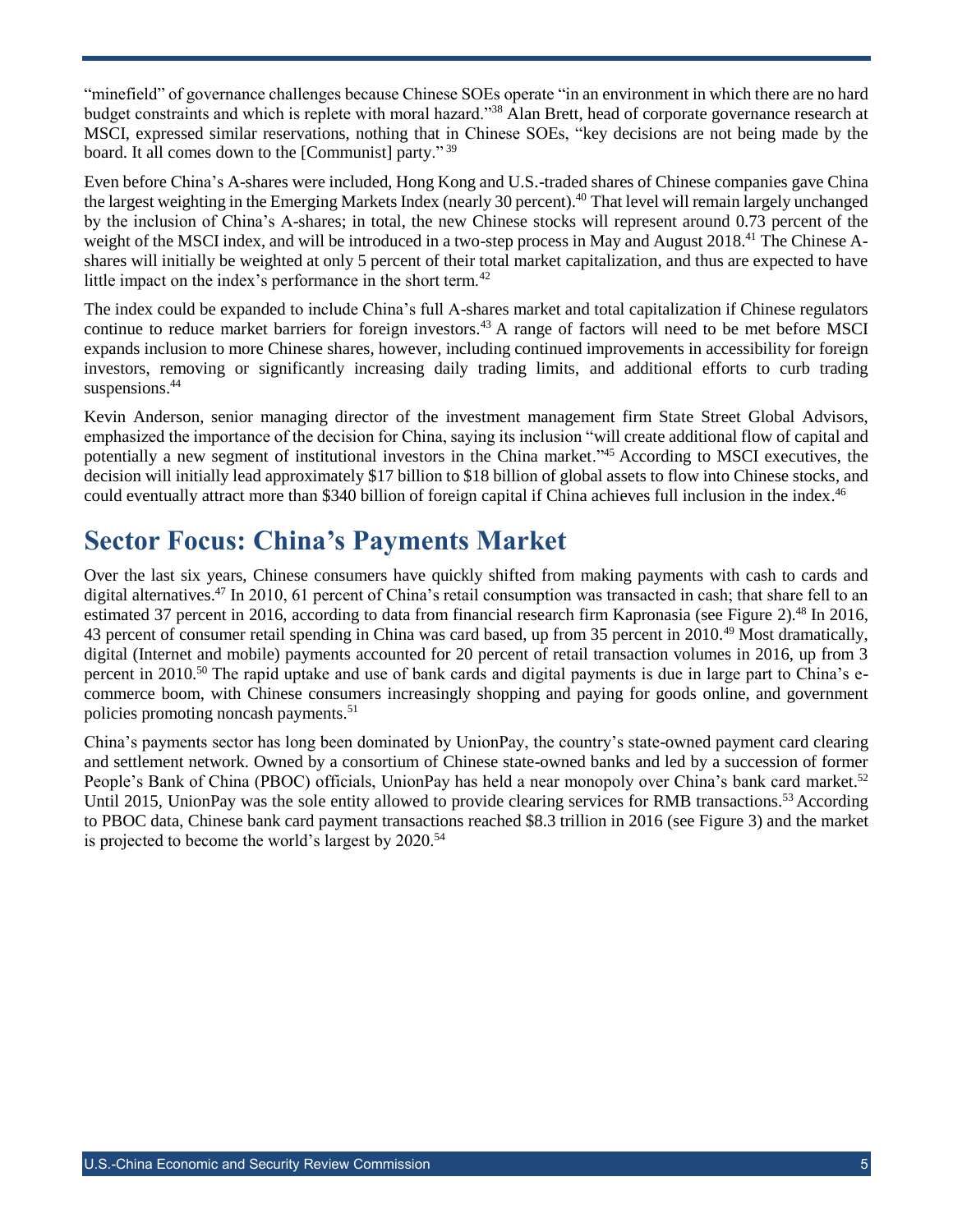

**Figure 2: China Retail Consumption by Payment Type, 2010–2020**

(% of total payments)

*Source:* U.S.-China Economic and Security Review Commission, *Hearing on U.S. Access to China's Consumer Market: E-Commerce, Logistics, and Financial Services*, written testimony of Zennon Kapron, June 22, 2017. *[https://www.uscc.gov/sites/default/files/Kapron\\_USCC%20Testimony\\_22June2017.pdf](https://www.uscc.gov/sites/default/files/Kapron_USCC%20Testimony_22June2017.pdf)*.





*Note:* RMB values were converted to U.S. dollars at the current exchange rate. *Source:* The People's Bank of China via CEIC database.

Debit cards dominate China's payment card market, accounting for 92 percent of the total number of bank cards in circulation in 2016 (see Figure 4).<sup>55</sup> According to PBOC data, in 2016 China had 6.1 billion bank cards in circulation, of which 5.7 billion were debit cards and 465 million were credit cards.<sup>56</sup>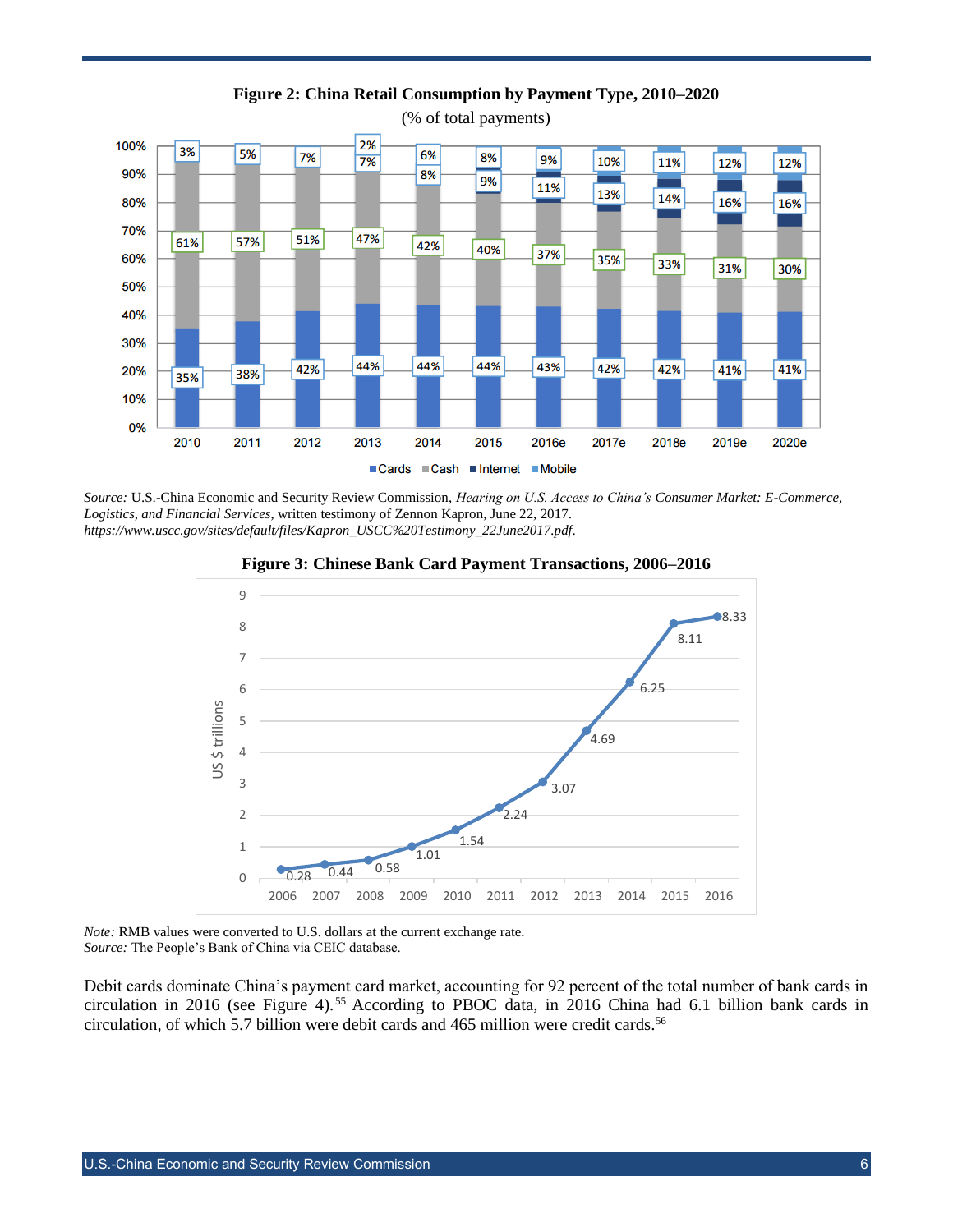

**Figure 4: Bank Cards in Circulation in China, 2006–2016**

*Source:* The People's Bank of China via CEIC database.

Low credit card penetration stems partly from a lack of consumer credit ratings.<sup>57</sup> As of 2015, the PBOC had credit histories for 380 million Chinese citizens, less than one-third of China's adult population.<sup>58</sup> In comparison, 89 percent of U.S. adults have credit scores.<sup>59</sup> The number of credit cards in China grew from 49 million in 2006 to 465 million in 2016; however, growth in credit card issuance in China has slowed over the past five years, as digital payments gained popularity with Chinese consumers.<sup>60</sup>

China's Internet giants have emerged as major players in China's payments sector, leading the charge in the rapidly growing digital payments sector. In 2016, the transaction value of third-party mobile payments in China reached an estimated \$5.7 trillion (RMB 38 trillion), up from \$14.7 billion (RMB 100 billion) in 2011 (see Figure 5).<sup>61</sup>

6 5.673 5  $\overline{A}$ JS \$ trillions US \$ trillions3 2 1.798 1 0.884 0.015 0.029 0.177  $\Omega$ 2011 2012 2013 2014 2015 2016e

**Figure 5: Transaction Value of Chinese Third-Party Mobile Payments, 2011–2016**

*Note:* RMB values were converted to U.S. dollars at the current exchange rate. *Source:* iResearch, "GMV of China's Third Party Mobile Payment, 2011–2019," February 3, 2017. *[http://www.iresearchchina.com/content/details7\\_30408.html](http://www.iresearchchina.com/content/details7_30408.html)*.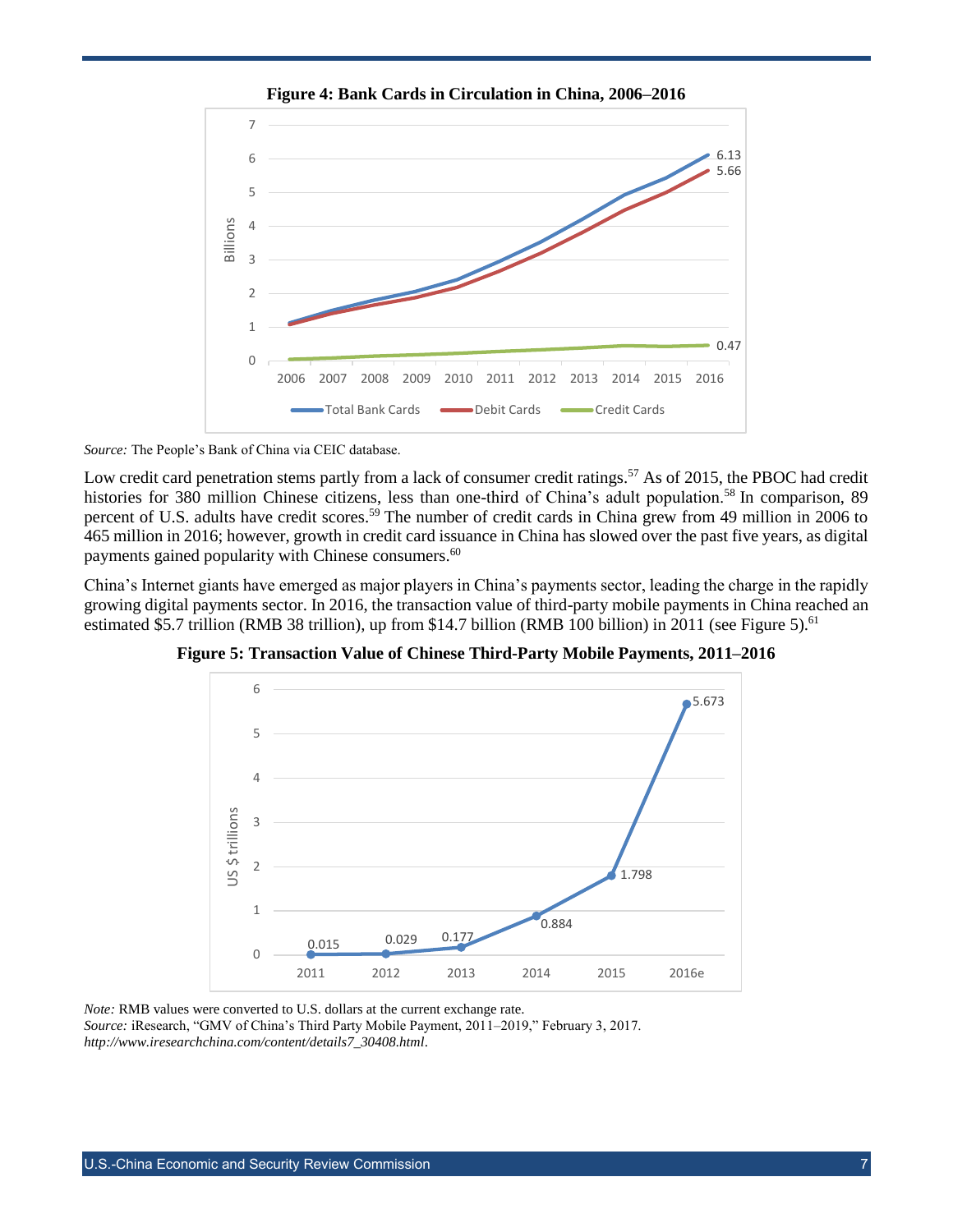Alibaba's Alipay\* and Tencent's WeChat Pay dominate the market, accounting for 54 percent and 37 percent of market share, respectively, in the fourth quarter of 2016.<sup>62</sup> These platforms allow users to make payments in online shops—using their phone as wallets—and transfer money between friends all on one app, functions that are generally disaggregated in payment services available in the United States (e.g., in the United States, these functions are served, respectively, by PayPal, Apple Pay, and Venmo).<sup>63</sup> In addition, payment through QR codes<sup>†</sup> on online payment platforms is increasingly commonplace in Chinese restaurants and shops, where users can make payments by opening up Alipay or WeChat on their smartphones and having their QR codes scanned.<sup>64</sup>

#### <span id="page-7-0"></span>**Market Access for U.S. Firms**

The size of China's payments market offers opportunities for U.S. companies, but they face regulatory challenges and stiff competition from domestic incumbents. China committed to granting access to foreign payment companies as part of its accession to the World Trade Organization (WTO) in 2000, but did not honor that commitment, prompting a U.S. challenge.<sup>65</sup> A 2012 WTO ruling determined China's policies governing access to its domestic electronic payments market unfairly discriminated against foreign payment card companies.<sup>66</sup> In response to the WTO ruling, in 2015 China's State Council issued the Decision on the Implementation of Market Access Administration for Bank Card Clearing Institutions, which allows qualified domestic and foreign companies to apply for licenses to clear domestic Chinese payments.<sup>67</sup> According to the PBOC, foreign companies can set up bank card clearing businesses by meeting the same requirements as domestic companies.‡ Previously, UnionPay was the only entity allowed to provide clearing services for RMB transactions.<sup>68</sup>

However, the PBOC separately announced a new technical standard that would raise the costs of market participation for foreign card companies.<sup>69</sup> The PBOC rules require bank cards issued in China to comply with a technical standard known as PBOC 3.0. The PBOC 3.0 standard is only used by UnionPay and is incompatible with the global industry standard, EMV, because it uses different encryption methods.<sup>70</sup> Visa, MasterCard, and other foreign payment companies would have to redesign their cards, potentially at great cost, in order to meet the new payment standards.<sup>71</sup>

As part of the initial outcomes of the 100-day action plan between China and the United States, China agreed to issue guidelines by July 16, 2017, to allow U.S.-owned suppliers of electronic payment services to "begin the licensing process."<sup>72</sup> This opening may be too late, however, to make a difference for U.S. companies. According to Ker Gibbs, chairman of the American Chamber of Commerce in Shanghai, "Opening the market for electronic payments is mainly symbolic. This should have been done years ago when it would have made a difference. At this point the domestic players are well entrenched so foreign companies will have a hard time entering."<sup>73</sup> MasterCard and Visa have indicated they are currently preparing applications for a domestic payment license.<sup>74</sup>

In order to operate in the Chinese market, U.S. payment networks like Visa and MasterCard partnered with Chinese banks to offer cobranded cards in China. Under this arrangement, foreign payment networks processed foreign currency payments for Chinese cardholders traveling abroad, while UnionPay processed domestic currency transactions.<sup>75</sup> About 240 million cobranded credit cards have been issued by Chinese banks since 2002, according to Goldpac, China's largest credit card supplier.<sup>76</sup> However, in late 2016 the PBOC issued a notice instructing Chinese banks not to renew cobranded cards.<sup>77</sup> With the phasing out of cobranded cards in China, U.S. payment companies are experiencing declines in their reported volumes for cobranded cards, and it is estimated this negative trend will continue, particularly as UnionPay gains wider acceptance in international markets.<sup>78</sup>

l Alibaba created Alipay in 2004 to address consumers' concerns over the security of transactions conducted on its online platform. As an escrow service, Alipay allows buyers to verify whether they are satisfied with their purchase before transferring the payment to the seller.

<sup>†</sup> A Quick Response (QR) code is a type of barcode that can be read by a digital device and stores information. *Investopedia*, "Quick Response (QR) Code." *<http://www.investopedia.com/terms/q/quick-response-qr-code.asp>*.

<sup>‡</sup> These requirements include that applicants hold at least RMB 1 billion (\$152 million) in registered capital and meet China's national and industry security standards. In addition, foreign bank card companies are required to set up a local entity and obtain a bank clearing permit. Roy Zou, Mark Parsons, and Andrew McGinty, "China Opens up the Domestic Bank Card Clearing Market to Foreign Competition," *Hogan Lovells*, May 12, 2015. *<http://www.lexology.com/library/detail.aspx?g=8b65cd9e-4916-4323-b880-b3fa7868d520>*; Shu Zhang and Matthew Miller, "China Opens its Markets to Foreign Bank Card Companies," Reuters, June 7, 2016. *[http://www.reuters.com/article/us](http://www.reuters.com/article/us-china-regulations-idUSKCN0YT1EB)[china-regulations-idUSKCN0YT1EB](http://www.reuters.com/article/us-china-regulations-idUSKCN0YT1EB)*.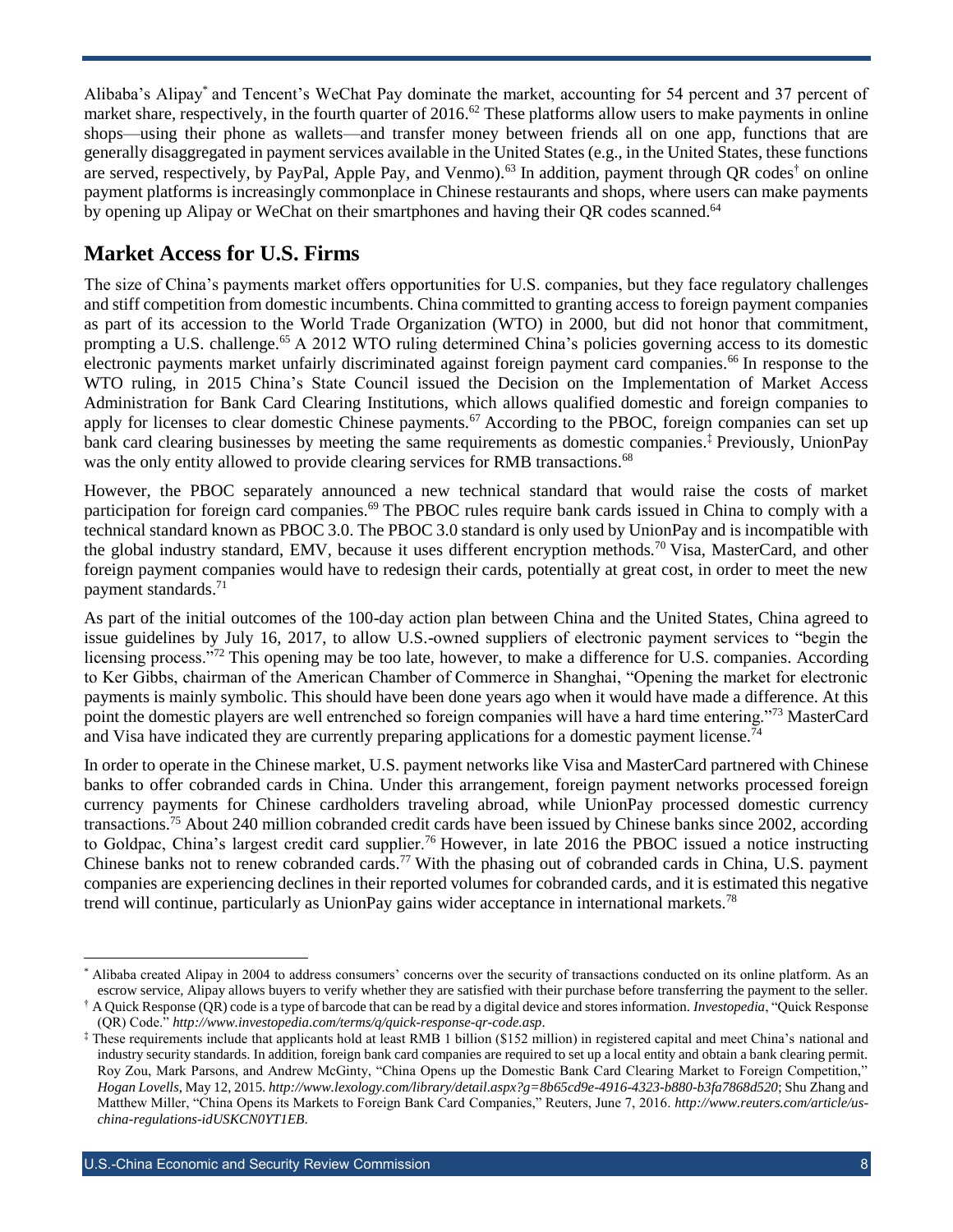U.S. companies are also eying China's mobile payments market. In February 2016, Apple introduced its mobile payments service, Apple Pay, to China through a partnership with UnionPay, some of the country's largest banks, and Chinese digital payments processors Lian Lian, PayEase, and YeePay.<sup>79</sup> The partnership allows Apple to participate in China's payment market while avoiding the challenges foreign companies have encountered with obtaining payment licenses. <sup>80</sup> Third-party providers of payment services were only required to obtain a payment business license beginning in 2010, when the PBOC issued the Administrative Measures on Payment Services Provided by Nonfinancial Institutions, the first set of regulatory measures governing nonbank third-party payment providers.<sup>81</sup> From May 2011—when the PBOC first started issuing third-party payment licenses—to August 2016, when the PBOC announced it would indefinitely halt issuing payment licenses to nonfinancial payment providers, a total of 270 institutions were awarded payment licenses. <sup>82</sup> Of those institutions, only two foreign-invested companies—Edenred China and Sodexo Pass China—have received payment licenses.<sup>83</sup> Despite its partnership with UnionPay and Chinese banks, Apple Pay entered China at a point when the country's mobile payment market is already highly consolidated, and as a result, has struggled to gain traction with Chinese consumers.<sup>84</sup>

Meanwhile, Chinese payments companies are expanding into the U.S. market. In May 2017, Alipay signed a deal with U.S. payment processor First Data that will allow its service to be used at the point of sale for First Data's four million business clients in the United States.<sup>85</sup> "Our goal is to extend reliable payment services to the over four million Chinese consumers that visit North America every year," said Souheil Badran, president of Alipay North America.<sup>86</sup> According to Badran, offering Alipay to U.S. consumers "is not a priority for us right now. We're sitting back and observing the market."<sup>87</sup>

For inquiries, please contact a member of our economics and trade team (Nargiza Salidjanova, *[nsalidjanova@uscc.gov](mailto:nsalidjanova@uscc.gov)*; Michelle Ker, *[mker@uscc.gov](mailto:mker@uscc.gov)*; Katherine Koleski, *[kkoleski@uscc.gov](mailto:kkoleski@uscc.gov)*; Sean O'Connor, *[soconnor@uscc.gov](mailto:soconnor@uscc.gov)*; or Matt Snyder, *[msnyder@uscc.gov](mailto:msnyder@uscc.gov)*).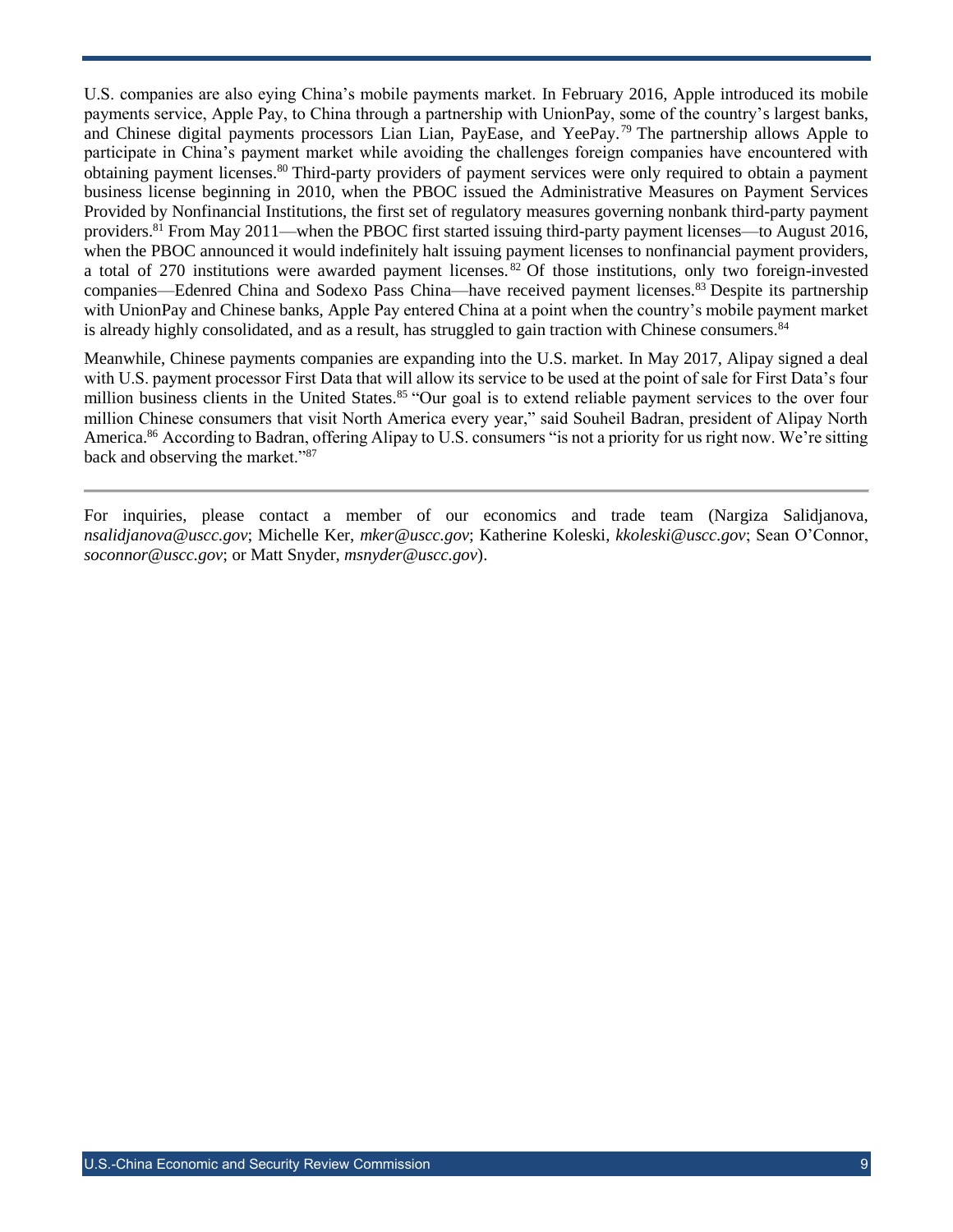**Disclaimer:** The U.S.-China Economic and Security Review Commission was created by Congress to report on the national security implications of the bilateral trade and economic relationship between the United States and the People's Republic of China. For more information, visit *[www.uscc.gov](http://www.uscc.gov/)* or join the Commission on Facebook!

This report is the product of professional research performed by the staff of the U.S.-China Economic and Security Review Commission, and was prepared at the request of the Commission to support its deliberations. Posting of the report to the Commission's website is intended to promote greater public understanding of the issues addressed by the Commission in its ongoing assessment of U.S.-China economic relations and their implications for U.S. security, as mandated by Public Law 106-398 and Public Law 113-291. However, it does not necessarily imply an endorsement by the Commission, any individual Commissioner, or the Commission's other professional staff, of the views or conclusions expressed in this staff research report.

### **Endnotes**

 $\overline{a}$ 

<sup>2</sup> U.S. Census Bureau, *Trade in Goods with China,* June 2, 2017. *https://www.census.gov/foreign-trade/balance/c5700.html.*

<sup>1</sup> U.S. Census Bureau, *Trade in Goods with China,* June 2, 2017. *https://www.census.gov/foreign-trade/balance/c5700.html.*

<sup>3</sup> U.S. Census Bureau and U.S. Bureau of Economic Analysis, *U.S. International Trade in Goods and Services*, June 2, 2017, 2. *<https://www.census.gov/foreign-trade/statistics/highlights/images/Congressional.pdf>*.

<sup>4</sup> U.S. Census Bureau and U.S. Bureau of Economic Analysis, *U.S. International Trade in Goods and Services*, June 2, 2017, 2. *<https://www.census.gov/foreign-trade/statistics/highlights/images/Congressional.pdf>*; *U.S. Census Bureau, Trade in Goods with China*, *June 2, 2017.* https://www.census.gov/foreign-trade/balance/c5700.html.

<sup>5</sup> U.S. Department of Commerce, *Joint Release: Initial Results of the 100-Day Action Plan of the U.S.-China Comprehensive Economic Dialogue*, May 11, 2017. *[https://www.commerce.gov/news/press-releases/2017/05/joint-release-initial-results-100-day-action-plan-us](https://www.commerce.gov/news/press-releases/2017/05/joint-release-initial-results-100-day-action-plan-us-china-comprehensive)[china-comprehensive](https://www.commerce.gov/news/press-releases/2017/05/joint-release-initial-results-100-day-action-plan-us-china-comprehensive)*.

<sup>6</sup> U.S. Department of Agriculture, *U.S., China Finalize Details to Send U.S. Beef to China*, June 12, 2017. *<https://www.usda.gov/media/press-releases/2017/06/12/us-china-finalize-details-send-us-beef-china>*.

<sup>7</sup> U.S. Department of Agriculture, Agricultural Marketing Service, *Beef Exports to the People's Republic of China*, *<https://www.ams.usda.gov/services/imports-exports/beef-ev-china>*.

<sup>8</sup> National Cattlemen's Beef Association, "Cattlemen on Historic Reopening of China to U.S. Beef: 'Impossible to Overstate How Beneficial This Will Be for America's Cattle Producers,'" May 11, 2017. *<https://www.beefusa.org/newsreleases1.aspx?NewsID=6274>*; North American Meat Institute, "Deal Reached for Chinese Market Access for Beef by Mid-Summer," May 12, 2017. *<https://www.meatinstitute.org/index.php?ht=display/ReleaseDetails/i/135404/pid/287>*; U.S. Meat Export Federation, "USMEF Statement on U.S. Beef Regaining Access to China," May 11, 2017. *[https://www.usmef.org/news-statistics/press-releases/usmef](https://www.usmef.org/news-statistics/press-releases/usmef-statement-on-u-s-beef-regaining-access-to-china/)[statement-on-u-s-beef-regaining-access-to-china/](https://www.usmef.org/news-statistics/press-releases/usmef-statement-on-u-s-beef-regaining-access-to-china/)*.

<sup>9</sup> Greg Henderson, "DroversTV: What Will It Take for U.S. Beef to Enter China?" *Drovers*, May 18, 2017. *<http://www.cattlenetwork.com/video/droverstv-what-will-take-us-beef-enter-china>*.

<sup>10</sup> U.S. Department of Agriculture, Agricultural Marketing Service, *Agricultural Marketing Service Offers Auditing Service for Dairy and Infant Formula Exports to China*, June 19, 2017. *[https://www.ams.usda.gov/content/agricultural-marketing-service-offers-auditing](https://www.ams.usda.gov/content/agricultural-marketing-service-offers-auditing-service-dairy-and-infant-formula-exports)[service-dairy-and-infant-formula-exports](https://www.ams.usda.gov/content/agricultural-marketing-service-offers-auditing-service-dairy-and-infant-formula-exports)*.

<sup>11</sup> Abraham Inouye, "People's Republic of China Dairy and Products Semi-Annual – 2017: Consolidation and Modernization of China's Dairy Herd Dairy and Products Semi-Annual – 2017," *U.S. Department of Agriculture, Foreign Agricultural Service*, May 15, 2017. *[https://gain.fas.usda.gov/Recent%20GAIN%20Publications/Dairy%20and%20Products%20Semi](https://gain.fas.usda.gov/Recent%20GAIN%20Publications/Dairy%20and%20Products%20Semi-annual_Beijing_China%20-%20Peoples%20Republic%20of_5-9-2017.pdf)[annual\\_Beijing\\_China%20-%20Peoples%20Republic%20of\\_5-9-2017.pdf](https://gain.fas.usda.gov/Recent%20GAIN%20Publications/Dairy%20and%20Products%20Semi-annual_Beijing_China%20-%20Peoples%20Republic%20of_5-9-2017.pdf)*.

<sup>12</sup> Farmer's Exchange, "China Opens Door to U.S. Dairy Exports," June 23, 2017. *[http://www.farmers](http://www.farmers-exchange.net/detailPage.aspx?articleID=16880)[exchange.net/detailPage.aspx?articleID=16880](http://www.farmers-exchange.net/detailPage.aspx?articleID=16880)*.

<sup>13</sup> U.S. Department of Agriculture, Food Safety and Inspection Service, *Frequently Asked Questions - Equivalence of China's Poultry Processing and Slaughter Inspection Systems*, June 16, 2017. *[https://www.fsis.usda.gov/wps/portal/fsis/newsroom/news-releases](https://www.fsis.usda.gov/wps/portal/fsis/newsroom/news-releases-statements-transcripts/news-release-archives-by-year/archive/2016/faq-china-030416)[statements-transcripts/news-release-archives-by-year/archive/2016/faq-china-030416](https://www.fsis.usda.gov/wps/portal/fsis/newsroom/news-releases-statements-transcripts/news-release-archives-by-year/archive/2016/faq-china-030416)*.

<sup>14</sup> U.S. Department of Agriculture, Food Safety and Inspection Service, *Frequently Asked Questions - Equivalence of China's Poultry Processing and Slaughter Inspection Systems*, June 16, 2017. *[https://www.fsis.usda.gov/wps/portal/fsis/newsroom/news-releases](https://www.fsis.usda.gov/wps/portal/fsis/newsroom/news-releases-statements-transcripts/news-release-archives-by-year/archive/2016/faq-china-030416)[statements-transcripts/news-release-archives-by-year/archive/2016/faq-china-030416](https://www.fsis.usda.gov/wps/portal/fsis/newsroom/news-releases-statements-transcripts/news-release-archives-by-year/archive/2016/faq-china-030416)*.

<sup>15</sup> U.S. Department of Commerce, *Joint Release: Initial Results of the 100-Day Action Plan of the U.S.-China Comprehensive Economic Dialogue*, May 11, 2017. *[https://www.commerce.gov/news/press-releases/2017/05/joint-release-initial-results-100-day-action-plan-us](https://www.commerce.gov/news/press-releases/2017/05/joint-release-initial-results-100-day-action-plan-us-china-comprehensive)[china-comprehensive](https://www.commerce.gov/news/press-releases/2017/05/joint-release-initial-results-100-day-action-plan-us-china-comprehensive)*; U.S. Department of Agriculture, Food Safety and Inspection Service, "Eligibility of the People's Republic of China (PRC) to Export to the United States Poultry Products from Birds Slaughtered in the PRC," *Federal Register* 82:115 (June 16, 2017). *<https://www.gpo.gov/fdsys/pkg/FR-2017-06-16/pdf/2017-12554.pdf>*.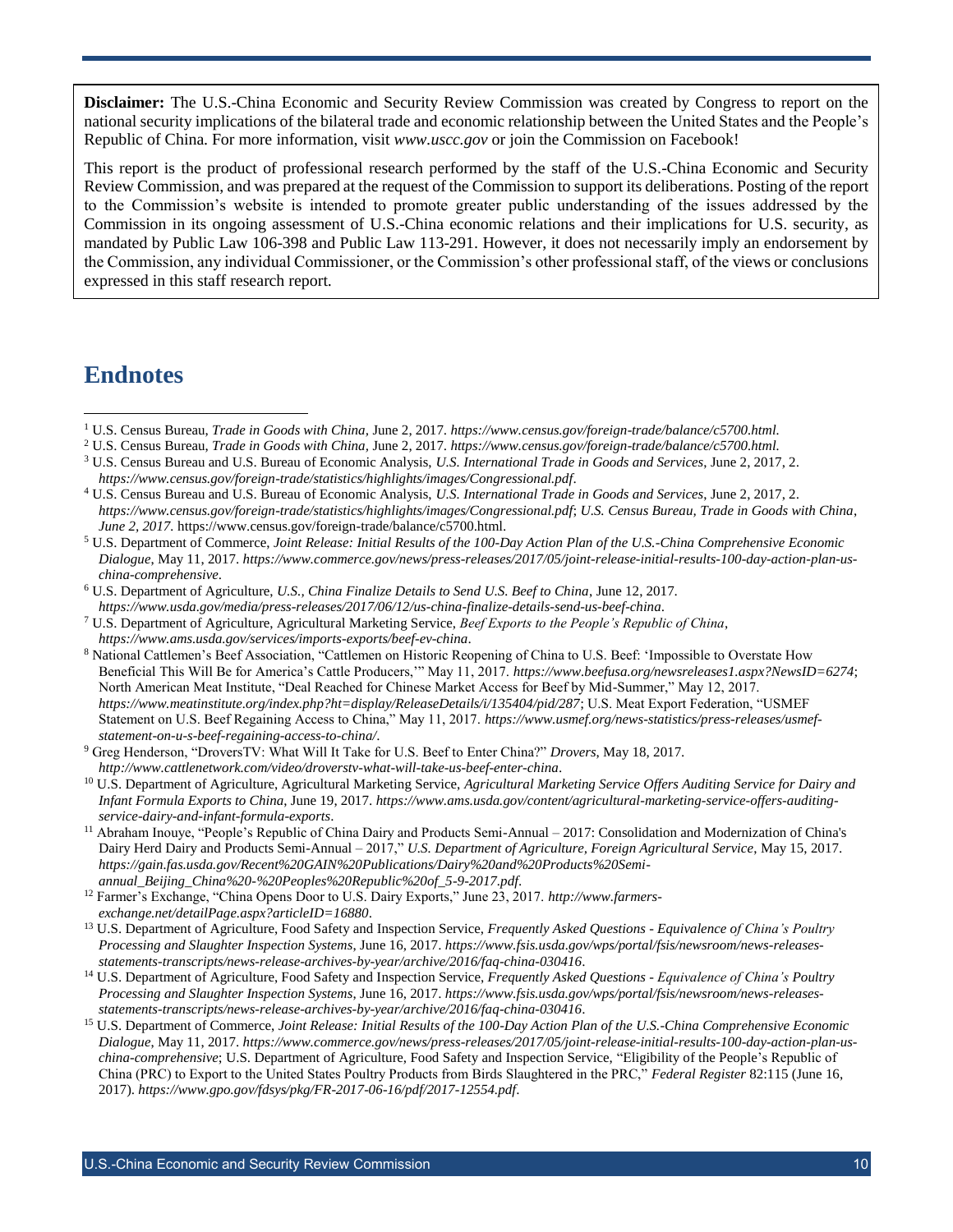- <sup>16</sup> U.S. Department of Agriculture, Food Safety and Inspection Service, "Eligibility of the People's Republic of China (PRC) to Export to the United States Poultry Products from Birds Slaughtered in the PRC," *Federal Register* 82:115 (June 16, 2017). *<https://www.gpo.gov/fdsys/pkg/FR-2017-06-16/pdf/2017-12554.pdf>*; U.S. Department of Agriculture, Food Safety and Inspection Service, *Processing and Slaughter Inspection Systems*, June 16, 2017. *[https://www.fsis.usda.gov/wps/portal/fsis/newsroom/news](https://www.fsis.usda.gov/wps/portal/fsis/newsroom/news-releases-statements-transcripts/news-release-archives-by-year/archive/2016/faq-china-030416)[releases-statements-transcripts/news-release-archives-by-year/archive/2016/faq-china-030416](https://www.fsis.usda.gov/wps/portal/fsis/newsroom/news-releases-statements-transcripts/news-release-archives-by-year/archive/2016/faq-china-030416)*.
- <sup>17</sup> Brian Spegele, "China Greenlights Imports of Two New GMO Products," *Wall Street Journal*, June 14, 2017. *https://www.wsj.com/articles/china-greenlights-imports-of-two-new-gmo-products-1497444846?mg=prod/accounts-wsj.*
- <sup>18</sup> Brian Spegele, "China Greenlights Imports of Two New GMO Products," *Wall Street Journal*, June 14, 2017. *https://www.wsj.com/articles/china-greenlights-imports-of-two-new-gmo-products-1497444846?mg=prod/accounts-wsj.*
- <sup>19</sup> Office of the U.S. Trade Representative, *National Trade Estimate Report on Foreign Trade Barriers*, April 2017. *https://ustr.gov/sites/default/files/files/reports/2017/NTE/2017%20NTE.pdf*.
- <sup>20</sup> Office of the U.S. Trade Representative, *National Trade Estimate Report on Foreign Trade Barriers*, April 2017. *https://ustr.gov/sites/default/files/files/reports/2017/NTE/2017%20NTE.pdf*.
- <sup>21</sup> Bill Thomson, "Froman 'Disappointed' as China Resists Reforms in Biotech Approval Process," *Agri-Pulse*, November 23, 2016. *http://www.agri-pulse.com/Froman-disappointed-as-China-resists-reforms-in-biotech-approval-process-11232016.asp.*
- <sup>22</sup> Nicholas Kalaitzandonakes, "The Impact of Asynchronous Approvals for Biotech Crops on Agricultural Sustainability, Trade, and Innovation," *Council for Agricultural Science and Technology*, December 2016.
- *https://www.castscience.org/download.cfm?PublicationID=284473&File=1e30a4fa7ccb86055b022a624c257d524231TR.* <sup>23</sup> Brian Spegele, "China Greenlights Imports of Two New GMO Products," *Wall Street Journal*, June 14, 2017.
- *https://www.wsj.com/articles/china-greenlights-imports-of-two-new-gmo-products-1497444846?mg=prod/accounts-wsj.* <sup>24</sup> Jacob Schlesinger, "The U.S.-China Trade Deal, Annotated," *Wall Street Journal*, May 12, 2017. *https://www.wsj.com/articles/the-u-schina-trade-deal-annotated-1494622547.*
- <sup>25</sup> Office of the U.S. Trade Representative, *U.S. Fact Sheet for the 27th U.S.-China Joint Commission on Commerce and Trade*, November 2016. *https://ustr.gov/about-us/policy-offices/press-office/fact-sheets/2016/november/us-fact-sheet-27th-us-china-joint.*
- <sup>26</sup> Xu Wei, "GM Research to Be Strengthened," *China Daily*, February 4, 2015. *http://www.chinadaily.com.cn/china/2015- 02/04/content\_19483598.htm.*
- <sup>27</sup> Shuping Niu, "China Pushes Public to Accept GMO as Syngenta Takeover Nears," Bloomberg, May 21, 2017. *https://www.bloomberg.com/news/articles/2017-05-22/china-pushes-public-to-accept-gmo-as-syngenta-takeover-nears.*
- <sup>28</sup> Ralph Atkins, "Syngenta Deal Will 'Drive Modernisation' of Chinese Farming, *Financial Times*, May 8, 2017. *[https://www.ft.com/content/65f79efe-3226-11e7-99bd-13beb0903fa3?mhq5j=e3;](https://www.ft.com/content/65f79efe-3226-11e7-99bd-13beb0903fa3?mhq5j=e3)* Brenna Hughes Neghaiwi, "ChemChina-Syngenta Deal Wins Chinese Regulatory Approval," Reuters, April 12, 2017. *http://www.reuters.com/article/us-syngenta-ag-m-a-chemchina-chinaidUSKBN17E1J2.*
- <sup>29</sup> James Kynge, Tom Mitchell, and Arash Massoudi, "M&A: China's World of Debt," *Financial Times*, February 11, 2016. *<http://www.ft.com/intl/cms/s/0/4c9642f6-d0a9-11e5-831d-09f7778e7377.html?siteedition=intl#axzz41ZFeJQ7I>*.
- <sup>30</sup> Alice Yuen-Ting Wong, "Genetically Modified Foods in China and the United States: A Primer of Regulation and Intellectual Property Protection," *[Food Science and Human Wellness](http://www.sciencedirect.com/science/journal/22134530)*, September 2016. *http://www.sciencedirect.com/science/article/pii/S2213453016300076.*
- <sup>31</sup> MSCI, "Results of MSCI 2017 Market Classification Review," June 20, 2017.

- *[https://www.msci.com/eqb/pressreleases/archive/2017\\_Market\\_Classification\\_Announcement\\_Press\\_Release\\_FINAL.pdf](https://www.msci.com/eqb/pressreleases/archive/2017_Market_Classification_Announcement_Press_Release_FINAL.pdf)*. <sup>32</sup> Dion Rabouin and Michelle Price, "China Shares Get MSCI Nod in Landmark Moment for Beijing," Reuters, June 21, 2017. *<http://www.reuters.com/article/us-msci-indexes-idUSKBN19B325>*.
- <sup>33</sup> China Securities Regulatory Commission, "CSRC Spokesman on MSCI's Announcement of China A-Shares Inclusion in MSCI Index," June 21, 2017. *[http://www.csrc.gov.cn/pub/csrc\\_en/newsfacts/release/201706/t20170621\\_318910.html](http://www.csrc.gov.cn/pub/csrc_en/newsfacts/release/201706/t20170621_318910.html)*.
- <sup>34</sup> MSCI, "Press Release: Results of MSCI 2015 Market Classification Review," June 14, 2016. *<https://www.msci.com/documents/10199/4b1ba122-5f18-4a36-91c0-41a9b358c2ff>*.
- <sup>35</sup> Dion Rabouin and Michelle Price, "China Shares Get MSCI Nod in Landmark Moment for Beijing," Reuters, June 21, 2017. *<http://www.reuters.com/article/us-msci-indexes-idUSKBN19B325>*.
- <sup>36</sup> MSCI, "Results of MSCI 2017 Market Classification Review," June 20, 2017. *[https://www.msci.com/eqb/pressreleases/archive/2017\\_Market\\_Classification\\_Announcement\\_Press\\_Release\\_FINAL.pdf](https://www.msci.com/eqb/pressreleases/archive/2017_Market_Classification_Announcement_Press_Release_FINAL.pdf)*.
- <sup>37</sup> James Kynge, "Corporate Governance Minefield Awaits China A-Share Buyers," *Financial Times*, June 22, 2017. *<https://www.ft.com/content/fa75c8f4-5719-11e7-9fed-c19e2700005f?mhq5j=e3>*.
- <sup>38</sup> James Kynge, "Corporate Governance Minefield Awaits China A-Share Buyers," *Financial Times*, June 22, 2017. *<https://www.ft.com/content/fa75c8f4-5719-11e7-9fed-c19e2700005f?mhq5j=e3>*.
- <sup>39</sup> James Kynge, "Corporate Governance Minefield Awaits China A-Share Buyers," *Financial Times*, June 22, 2017.
- *<https://www.ft.com/content/fa75c8f4-5719-11e7-9fed-c19e2700005f?mhq5j=e3>*. <sup>40</sup> Evelyn Cheng, "Roughly \$17 Billion or More Could Now Flow into Chinese Stocks, MSCI Exec Says," CNBC, June 20, 2017.
- *<http://www.cnbc.com/2017/06/20/roughly-17-billion-or-more-could-now-flow-into-chinese-stocks-msci-exec-says.html>*.
- <sup>41</sup> MSCI, "Results of MSCI 2017 Market Classification Review," June 20, 2017. *[https://www.msci.com/eqb/pressreleases/archive/2017\\_Market\\_Classification\\_Announcement\\_Press\\_Release\\_FINAL.pdf](https://www.msci.com/eqb/pressreleases/archive/2017_Market_Classification_Announcement_Press_Release_FINAL.pdf)*.
- <sup>42</sup> Bob Pisani, "MSCI Puts China Mainland Stocks in its Indices, but There's a Catch," CNBC, June 21, 2017. *<http://www.cnbc.com/2017/06/21/msci-puts-china-mainland-stock-in-indices-but-theres-a-catch.html>*.
- <sup>43</sup> MSCI, "Press Release: Results of MSCI 2015 Market Classification Review," June 14, 2016. *<https://www.msci.com/documents/10199/4b1ba122-5f18-4a36-91c0-41a9b358c2ff>*.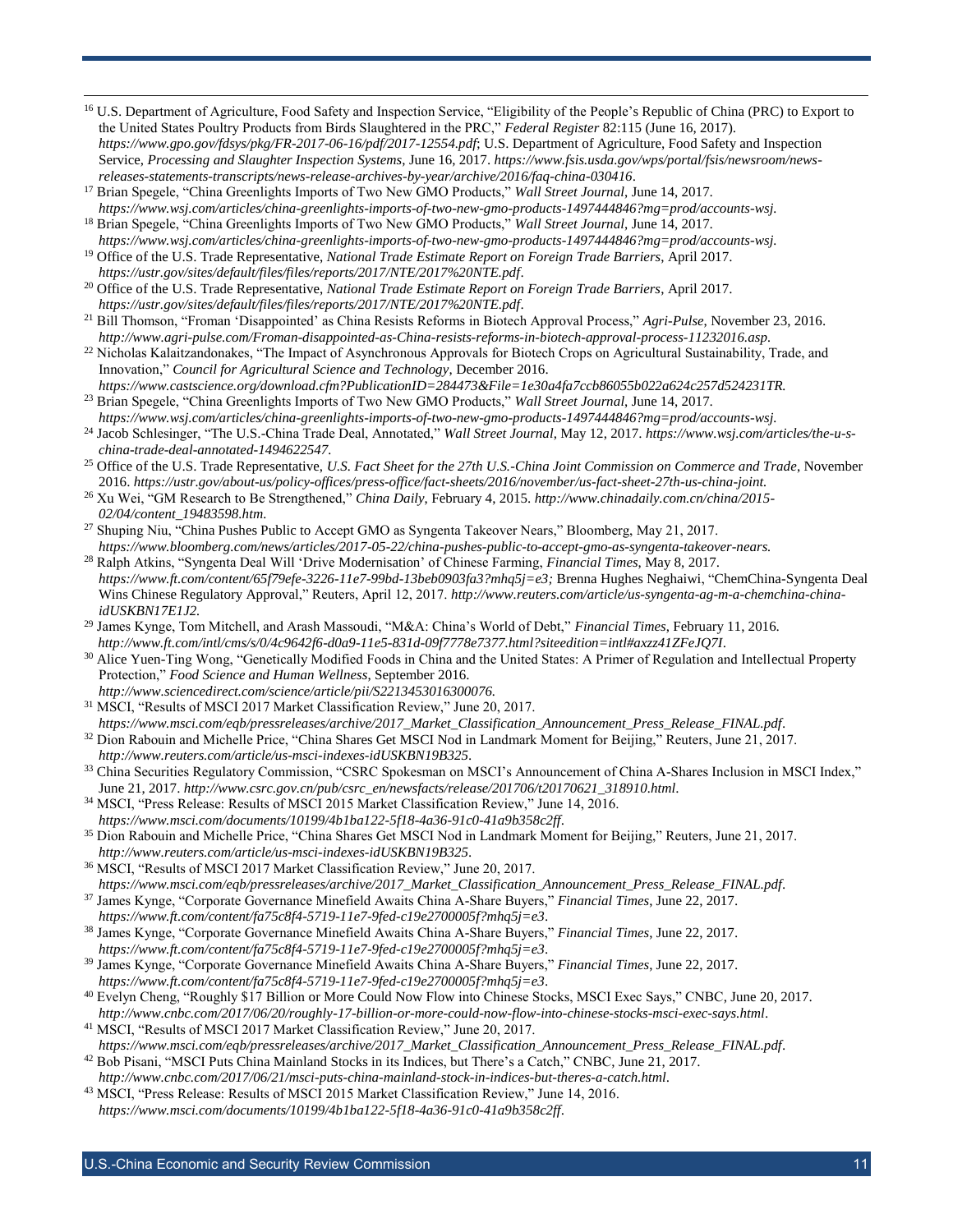- <sup>44</sup> Sam Mamudi and Ben Bartenstein, "China Stocks Win MSCI Inclusion; Initial Market Reaction Muted," Bloomberg News, June 21, 2017. *<https://www.bloomberg.com/news/articles/2017-06-20/china-stocks-win-msci-entry-as-6-9-trillion-market-goes-global>*.
- <sup>45</sup> Dion Rabouin and Michelle Price, "China Shares Get MSCI Nod in Landmark Moment for Beijing," Reuters, June 21, 2017. *<http://www.reuters.com/article/us-msci-indexes-idUSKBN19B325>*.
- <sup>46</sup> Dion Rabouin and Michelle Price, "China Shares Get MSCI Nod in Landmark Moment for Beijing," Reuters, June 21, 2017. *<http://www.reuters.com/article/us-msci-indexes-idUSKBN19B325>*.
- <sup>47</sup> Sachin Mittal and James Lloyd, "The Rise of FinTech in China: Redefining Financial Services," *Ernst & Young and DBS Bank*, November 2016, 17. *[http://www.ey.com/Publication/vwLUAssets/ey-the-rise-of-fintech-in-china/\\$FILE/ey-the-rise-of-fintech-in](http://www.ey.com/Publication/vwLUAssets/ey-the-rise-of-fintech-in-china/$FILE/ey-the-rise-of-fintech-in-china.pdf)[china.pdf](http://www.ey.com/Publication/vwLUAssets/ey-the-rise-of-fintech-in-china/$FILE/ey-the-rise-of-fintech-in-china.pdf)*.
- <sup>48</sup> U.S.-China Economic and Security Review Commission, *Hearing on U.S. Access to China's Consumer Market: E-Commerce, Logistics, and Financial Services*, written testimony of Zennon Kapron, June 22, 2017, 3.
- *[https://www.uscc.gov/sites/default/files/Kapron\\_USCC%20Testimony\\_22June2017.pdf](https://www.uscc.gov/sites/default/files/Kapron_USCC%20Testimony_22June2017.pdf)*. <sup>49</sup> U.S.-China Economic and Security Review Commission, *Hearing on U.S. Access to China's Consumer Market: E-Commerce, Logistics, and Financial Services*, written testimony of Zennon Kapron, June 22, 2017, 3. *[https://www.uscc.gov/sites/default/files/Kapron\\_USCC%20Testimony\\_22June2017.pdf](https://www.uscc.gov/sites/default/files/Kapron_USCC%20Testimony_22June2017.pdf)*.
- <sup>50</sup> U.S.-China Economic and Security Review Commission, *Hearing on U.S. Access to China's Consumer Market: E-Commerce, Logistics, and Financial Services*, written testimony of Zennon Kapron, June 22, 2017, 3.
- *[https://www.uscc.gov/sites/default/files/Kapron\\_USCC%20Testimony\\_22June2017.pdf](https://www.uscc.gov/sites/default/files/Kapron_USCC%20Testimony_22June2017.pdf)*. <sup>51</sup> Patti Waldmeir and Simon Rabinovitch, "China Falls out of Love with Cash," *Financial Time*s, February 27, 2014. *<https://www.ft.com/content/e1469cf0-9cf5-11e3-9360-00144feab7de?mhq5j=e1>*.
- <sup>52</sup> Gabriel Wildau, "Ant's Alipay Challenges China UnionPay's Dominance," *Financial Times*, July 31, 2016. *<https://www.ft.com/content/5204bb48-56e4-11e6-9f70-badea1b336d4?mhq5j=e1>*.
- <sup>53</sup> AnnaMaria Andriotis, "China Opens Market Access to U.S. Credit-Card Networks," *Wall Street Journal*, May 12, 2017. *<https://www.wsj.com/articles/china-opens-market-access-to-u-s-credit-card-networks-1494613681>*.
- <sup>54</sup> The People's Bank of China via CEIC database; Shu Zhang and Matthew Miller, "China Opens its Markets to Foreign Bank Companies," Reuters, June 7, 2016. *<http://www.reuters.com/article/us-china-regulations-idUSKCN0YT1EB>*.
- <sup>55</sup> The People's Bank of China via CEIC database.

- <sup>56</sup> The People's Bank of China via CEIC database.
- <sup>57</sup> *Economist*, "Credit in China: Just Spend," November 17, 2016. *[www.economist.com/news/finance-and-economics/21710292-chinas](http://www.economist.com/news/finance-and-economics/21710292-chinas-consumer-credit-rating-culture-evolving-fastand-unconventionally-just)[consumer-credit-rating-culture-evolving-fastand-unconventionally-just](http://www.economist.com/news/finance-and-economics/21710292-chinas-consumer-credit-rating-culture-evolving-fastand-unconventionally-just)*.
- <sup>58</sup> *Economist*, "Credit in China: Just Spend," November 17, 2016. *[www.economist.com/news/finance-and-economics/21710292-chinas](http://www.economist.com/news/finance-and-economics/21710292-chinas-consumer-credit-rating-culture-evolving-fastand-unconventionally-just)[consumer-credit-rating-culture-evolving-fastand-unconventionally-just](http://www.economist.com/news/finance-and-economics/21710292-chinas-consumer-credit-rating-culture-evolving-fastand-unconventionally-just)*.
- <sup>59</sup> Zennon Kapron and Michelle Meertens, "Social Networks, e-Commerce Platforms, and the Growth of Digital Payment Ecosystems in China," *Better Than Cash Alliance*, 28. *https://www.betterthancash.org/tools-research/case-studies/social-networks-ecommerceplatforms-and-the-growth-of-digital-payment-ecosystems-in-china.*
- <sup>60</sup> The People's Bank of China via CEIC database; Shenming Wang, "Credit Card Payment Loses Ground in More Markets," *Asian Banker*, January 20, 2017. *<http://www.theasianbanker.com/updates-and-articles/credit-card-payment-loses-ground-in-more-markets>*.
- <sup>61</sup> Gabriel Wildau and Leslie Hook, "China Mobile Payments Dwarf Those in U.S. as Fintech Booms, Research Shows," *Financial Times*, February 13, 2017. *<https://www.ft.com/content/00585722-ef42-11e6-930f-061b01e23655>*; iResearch, "GMV of China's Third Party Mobile Payment, 2011–2019," February 3, 2017. *[http://www.iresearchchina.com/content/details7\\_30408.html](http://www.iresearchchina.com/content/details7_30408.html)*.
- <sup>62</sup> Ayoub Aouad, "UnionPay Takes on Alipay, WeChat Pay," *Business Insider*, June 2, 2017. *[http://www.businessinsider.com/unionpay](http://www.businessinsider.com/unionpay-takes-on-alipay-wechat-pay-2017-6)[takes-on-alipay-wechat-pay-2017-6](http://www.businessinsider.com/unionpay-takes-on-alipay-wechat-pay-2017-6)*; Louise Lucas, "Race for China's \$5.5 Trillion Mobile Payment Market Hots Up," *Financial Times*, May 1, 2017. *<https://www.ft.com/content/e3477778-2969-11e7-bc4b-5528796fe35c>*.
- <sup>63</sup> *Economist*, "In Fintech, China Shows the Way," February 25, 2017. *[http://www.economist.com/news/finance-and-economics/21717393](http://www.economist.com/news/finance-and-economics/21717393-advanced-technology-backward-banks-and-soaring-wealth-make-china-leader) [advanced-technology-backward-banks-and-soaring-wealth-make-china-leader](http://www.economist.com/news/finance-and-economics/21717393-advanced-technology-backward-banks-and-soaring-wealth-make-china-leader)*.
- <sup>64</sup> *Economist*, "In Fintech, China Shows the Way," February 25, 2017. *[http://www.economist.com/news/finance-and-economics/21717393](http://www.economist.com/news/finance-and-economics/21717393-advanced-technology-backward-banks-and-soaring-wealth-make-china-leader) [advanced-technology-backward-banks-and-soaring-wealth-make-china-leader](http://www.economist.com/news/finance-and-economics/21717393-advanced-technology-backward-banks-and-soaring-wealth-make-china-leader)*.
- <sup>65</sup> Christopher Balding, "Trump Makes a Decent Deal with China," Bloomberg, May 12, 2017. *<https://www.bloomberg.com/view/articles/2017-05-12/trump-makes-a-decent-deal-with-china>*.
- <sup>66</sup> World Trade Organization, *China—Certain Measures Affecting Electronic Payment Services*, Dispute DS413. *[https://www.wto.org/english/tratop\\_e/dispu\\_e/cases\\_e/ds413\\_e.htm](https://www.wto.org/english/tratop_e/dispu_e/cases_e/ds413_e.htm)*.
- <sup>67</sup> Roy Zou, Mark Parsons, and Andrew McGinty, "China Opens up the Domestic Bank Card Clearing Market to Foreign Competition," *Hogan Lovells*, May 12, 2015. *<http://www.lexology.com/library/detail.aspx?g=8b65cd9e-4916-4323-b880-b3fa7868d520>*; Davis Polk, "China Opens Bank Card Clearing Market to Foreign Competition," May 11, 2015.
- *[https://www.davispolk.com/files/2015\\_11\\_15\\_China\\_Opens\\_Bank\\_Card\\_Clearing\\_Market\\_to\\_Foreign\\_Competition.pdf](https://www.davispolk.com/files/2015_11_15_China_Opens_Bank_Card_Clearing_Market_to_Foreign_Competition.pdf)*. <sup>68</sup> AnnaMaria Andriotis, "China Opens Market Access to U.S. Credit-Card Networks," *Wall Street Journal*, May 12, 2017.
- *<https://www.wsj.com/articles/china-opens-market-access-to-u-s-credit-card-networks-1494613681>*. <sup>69</sup> AnnaMaria Andriotis, "China Opens Market Access to U.S. Credit-Card Networks," *Wall Street Journal*, May 12, 2017. *<https://www.wsj.com/articles/china-opens-market-access-to-u-s-credit-card-networks-1494613681>*.
- <sup>70</sup> Li Xiaoxiao and Zhang Yuzhe, "Visa and MasterCard Confront China's Stacked Deck," *China File*, November 17, 2014. *<http://www.chinafile.com/reporting-opinion/caixin-media/visa-and-mastercard-confront-chinas-stacked-deck>*.
- <sup>71</sup> Gabriel Wildau, "Visa and MasterCard Face down China Techno-Nationalism," *Financial Times*, June 14, 2015. *<https://www.ft.com/content/f3ac0dfa-05d9-11e5-868c-00144feabdc0?mhq5j=e1>*.